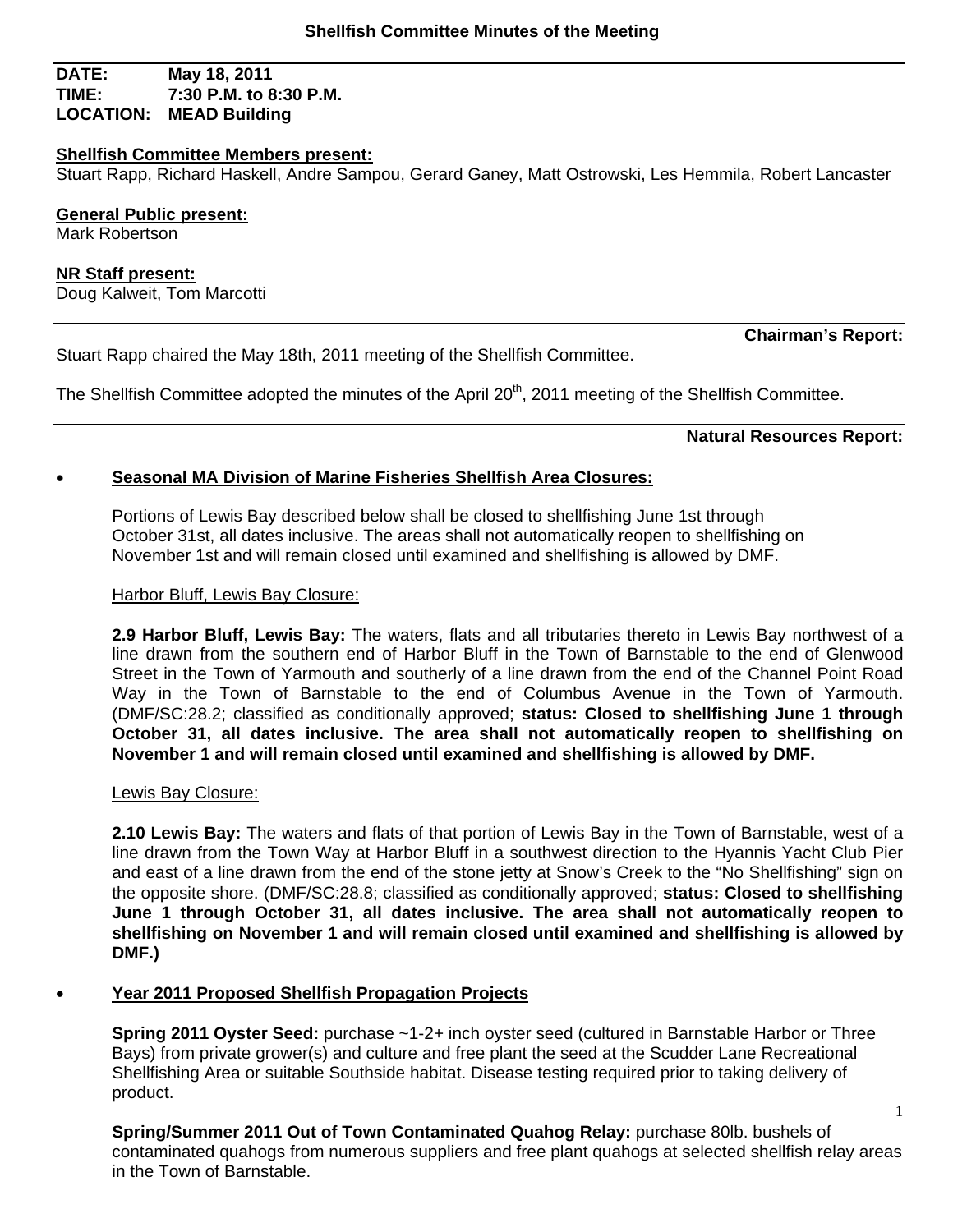**Spring 2011 Centerville River Contaminated Quahog Relay:** purchase "tote basket" quantities of contaminated quahogs from numerous suppliers and free plant quahogs at selected shellfish relay areas in the Three Bays.

**Spring 2011 Oyster Seed:** purchase "single oyster seed" (cultured at ARC, Dennis, MA) and cultured at the Scudder Lane Recreational Shellfishing Area and free plant the seed at selected Habitats in Barnstable Harbor.

**Summer 2011 Oyster Seed:** purchase "remote set oyster seed" (1-2mm, cultured at ARC, Dennis, MA) and culture seed at the Scudder Lane Recreational Shellfishing Area and free plant the seed at selected habitats in Barnstable Harbor.

**Summer 2011 Oyster Seed:** purchase "single oyster seed" (cultured at ARC, Dennis, MA) and culture at the Marstons Mills River and relay free plant the seed at selected habitats in the Three Bays.

**Summer 2011 Quahog Seed:** purchase R-1mm or R-1.5mm quahog seed (cultured at ARC, Dennis, MA) and culture the seed at the Prince Cove Flupsy and plant under predator exclusion netting at selected habitats in the Three Bays.

**Fall 2011 Quahog Seed:** purchase 15mm+ quahog seed from private grower (ARC) and free plant seed at selected shellfish habitat in the Three Bay Area. (Disease testing would be required by DMF prior to taking delivery of product cultured outside of the Three Bays Area).

**Fall 2011 Scallop Seed:** purchase 30mm+ scallop seed from private grower (Taylor) and free plant scallop seed at selected shellfish habitat in the Three Bays Area. (Disease testing would be required by DMF prior to taking delivery of product cultured outside of the Three Bays Area)

Tom Marcotti informed the committee that a total of 250-300 bushels of contaminated quahogs were relayed from the Centerville River and free planted in selected shellfish areas in the Three Bays.

Doug Kalweit informed the committee of the Shellfish Propagation Fund budget status. Expenditures to date: \$60,668.75 Balance: \$11,128.25

### **Proposed Seasonal Shellfish Propagation Assistant Budget**

Doug Kalweit discussed with the committee the issue of increasing the budget and number of weeks employed by the Town of Barnstable for both the seasonal shellfish technician and the seasonal shellfish assistants. The Shellfish Committee unanimously approved a motion to increase the seasonal shellfish assistant's budget for the year 2012.

#### **Recreational Shellfish Licenses**

Gerard Ganey discussed the funds required for a new design of license to include barcode with information of license holders which was estimated at \$15,000 for the software. The committee decided that the technology was too expensive and other precautions can be taken which included presenting a valid drivers license upon request.

### **Piers, Dredging, and Shellfish Habitat Issues:**

The Shellfish Committee reviewed the following pier application pending:

Applicant: Cape Wind Associates LLC

 $\overline{a}$ 

 $\overline{a}$ 

Application: Shellfish Survey and Mitigation Plan for Lewis Bay

Location: Hyannis Harbor/ Lewis Bay, MA

The Shellfish Committee requested that Tom Marcotti gets in touch with Karen Malkus to discuss if boat cleaning at the Cotuit Town Dock has a negative impact on the two relay areas located in the area.